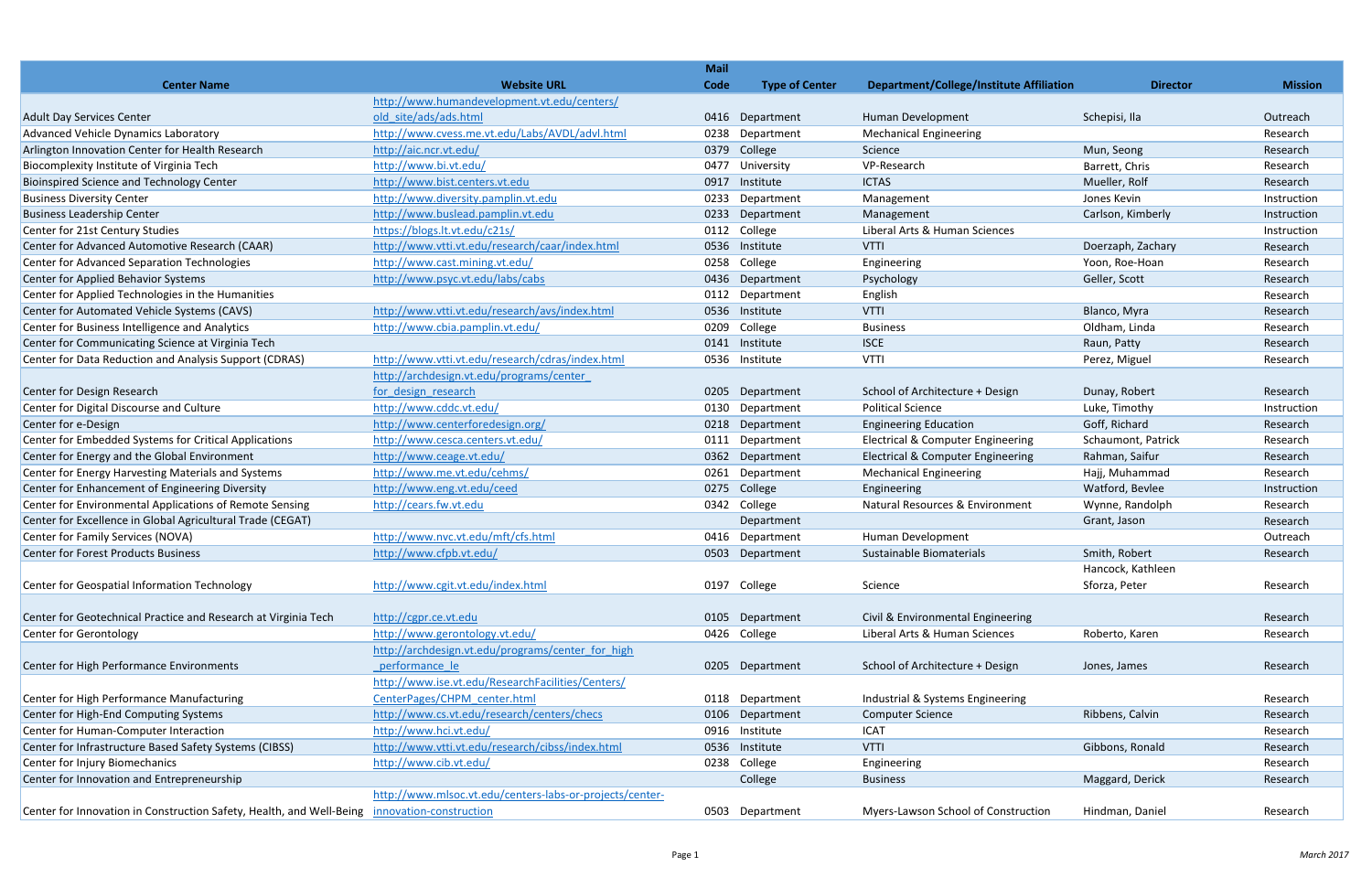| <b>Center Name</b>                                                | <b>Website URL</b>                                                                    | <b>Mail</b><br>Code | <b>Type of Center</b> | <b>Department/College/Institute Affiliation</b> | <b>Director</b>              | <b>Mission</b> |
|-------------------------------------------------------------------|---------------------------------------------------------------------------------------|---------------------|-----------------------|-------------------------------------------------|------------------------------|----------------|
|                                                                   |                                                                                       |                     |                       |                                                 |                              |                |
| Center for Instructional Tech Solutions in Industry and Education | http://www.citsie.vt.edu/                                                             | 0488                | Department            | <b>School of Education</b>                      | Burton, John                 | Outreach       |
| Center for Leadership in Global Sustainability                    | http://cligs.vt.edu/                                                                  |                     | 0261 College          | Natural Resources & Environment                 | Mortimer, Michael            | Research       |
|                                                                   |                                                                                       |                     |                       |                                                 |                              |                |
| Center for Natural Resources Assessment and Decision Support      | http://cenrads.cnre.vt.edu/                                                           | 0324                | College               | Natural Resources & Environment                 | Prisley, Stephen             | Research       |
| Center for Naval Systems                                          | http://www.ictas.vt.edu/cnavs/index.html                                              | 0193                | Institute             | <b>ICTAS</b>                                    | Greene, Jon                  | Research       |
| Center for Neutrino Physics                                       | http://cnp.phys.vt.edu/                                                               | 0435                | Department            | Physics                                         | Link, Jonathan               | Research       |
| Center for Organizational and Technological Advancement           | http://www.cota.vt.edu/content/index.html                                             | 0265                | University            | VP-Outreach                                     | Short, Susan                 | Outreach       |
| Center for Packaging and Unit Load Design                         | http://unitload.vt.edu/                                                               | 0503                | Department            | Sustainable Biomaterials                        | Horvath, Laszlo              | Research       |
| Center for Peace Studies and Violence Prevention                  | http://www.cpsvp.vt.edu/                                                              | 0911                | Department            | Sociology                                       | Hawdon, James                | Research       |
| Center for Photonics Technology                                   | http://photonics.ece.vt.edu/                                                          | 0287                | Department            | <b>Electrical &amp; Computer Engineering</b>    | Wang, Anbo                   | Research       |
| Center for Power and Energy                                       | http://www.ece.vt.edu/power/                                                          |                     | 0111 Department       | Electrical & Computer Engineering               | Centeno, Virgilio            | Research       |
| Center for Power Electronics Systems                              | http://www.cpes.vt.edu/<br>http://www.caus.vt.edu/current-students/research/research- | 0179                | College               | Engineering                                     | Boroyevich, Dushan           | Research       |
| Center for Preservation and Rehabilitation Technology             | centers.html                                                                          | 0205                | Department            | School of Architecture + Design                 | Humberto Rodriguez-Camilloni | Research       |
| Center for Race and Social Policy                                 | http://www.rsp.vt.edu/                                                                | 0137                | Department            | Sociology                                       | Reed, Wornie                 | Research       |
|                                                                   | http://www.ahrm.vt.edu/center_for_real_life                                           |                     |                       |                                                 |                              |                |
| Center for Real Life Kitchen Design                               | kitchen design/index.html                                                             |                     | 0410 Department       | Apparel, Housing & Resource Management          |                              | Outreach       |
|                                                                   |                                                                                       |                     |                       |                                                 |                              |                |
| Center for Renewable Energy and Aerodynamic Testing (CREATe)      | http://www.create.centers.vt.edu                                                      | 0203                | Department            | Aerospace & Ocean Engineering                   | Devenport, William           | Research       |
|                                                                   |                                                                                       |                     |                       |                                                 |                              |                |
| Center for Research and Development in Int'l Education (CRaDIE)   | http://www.cradie.soe.vt.edu/                                                         | 0313                | Department            | School of Education                             | Burton, John                 | Outreach       |
| Center for Smart and Green Civil Systems                          |                                                                                       |                     | Department            |                                                 | Wang, Linbing                | Research       |
| Center for Soft Matter and Biological Physics                     |                                                                                       |                     | Department            |                                                 | Tauber, Uwe                  | Research       |
| Center for Space Science and Engineering Research                 | http://www.space.vt.edu/                                                              | 0350                | Institute             | <b>ICTAS</b>                                    | Scales, Wayne                | Research       |
| Center for Statistical Mechanics, Mathematical Physics, and       |                                                                                       |                     |                       |                                                 |                              |                |
| <b>Theoretical Chemistry</b>                                      | http://www.mathphys.vt.edu/                                                           | 0123                | Department            | Mathematics                                     |                              | Research       |
| Center for Study of Rhetoric in Society                           | http://www.rhetoric.english.vt.edu/                                                   | 0112                | Department            | English                                         | Belanger, Kelly              | Research       |
| Center for Survey Research                                        | http://www.csr.vt.edu/                                                                |                     | 0543 University       | Provost                                         | Willis, Susan                | Research       |
| Center for Sustainable Mobility (CSM)                             | http://www.vtti.vt.edu/research/csm/index.html                                        |                     | 0536 Institute        | <b>VTTI</b>                                     |                              | Research       |
| Center for Sustainable Transportation Infrastucture (CSTI)        | http://www.vtti.vt.edu/research/csti/index.html                                       | 0536                | Institute             | <b>VTTI</b>                                     |                              | Research       |
| Center for Technology Development (CTD)                           | http://www.vtti.vt.edu/research/ctd/index.html                                        | 0536                | Institute             | <b>VTTI</b>                                     |                              | Research       |
| Center for Tire Research (CENTIRE)                                | http://www.centire.org/                                                               | 0238                | Department            | <b>Mechanical Engineering</b>                   | Taheri, Saied                | Research       |
| Center for Total Maximum Daily Load and Watershed Studies         | http://www.cws.bse.vt.edu/index.php/                                                  | 0303                | Department            | <b>Biological Systems Engineering</b>           | Benham, Brian                | Research       |
|                                                                   |                                                                                       |                     |                       |                                                 | Bickel, Warren               |                |
| Center for Transformative Research on Health Behaviors (CTRHB)    |                                                                                       |                     | Institute             |                                                 | Hulver, Matthew              | Research       |
| Center for Truck and Bus Safety (CTBS)                            | http://www.vtti.vt.edu/research/ctbs/index.html                                       | 0536                | Institute             | <b>VTTI</b>                                     |                              | Research       |
| Center for Vehicle Systems and Safety                             | http://www.cvess.me.vt.edu/                                                           | 0238                | Department            | <b>Mechanical Engineering</b>                   |                              | Research       |
| Center for Vulnerable Road User Safety (CVRSU)                    | http://www.vtti.vt.edu/research/vrus/index.html                                       | 0536                | Institute             | <b>VTTI</b>                                     |                              | Research       |
|                                                                   | http://www.humandevelopment.vt.edu/centers/                                           |                     |                       |                                                 |                              |                |
| Child Development Center for Learning and Research                | old site/cdclr/cdclr.html                                                             |                     | 0416 Department       | Human Development                               | Gallagher, Karen             | Instruction    |
| <b>Child Study Center</b>                                         | http://www.psyc.vt.edu/labs/csc                                                       | 0293                | Department            | Psychology                                      |                              | Research       |
| Commonwealth Center for Aerospace and Propulsion Systems          | http://www.eng.vt.edu/research/clusterhire                                            |                     | 0238 College          |                                                 | Ekkad, Srinath               | Research       |
| Community Design Assistance Center                                | http://cdac.arch.vt.edu/                                                              |                     | 0450 College          | Engineering<br>Architecture & Urban Studies     |                              | Research       |
|                                                                   |                                                                                       |                     |                       |                                                 |                              |                |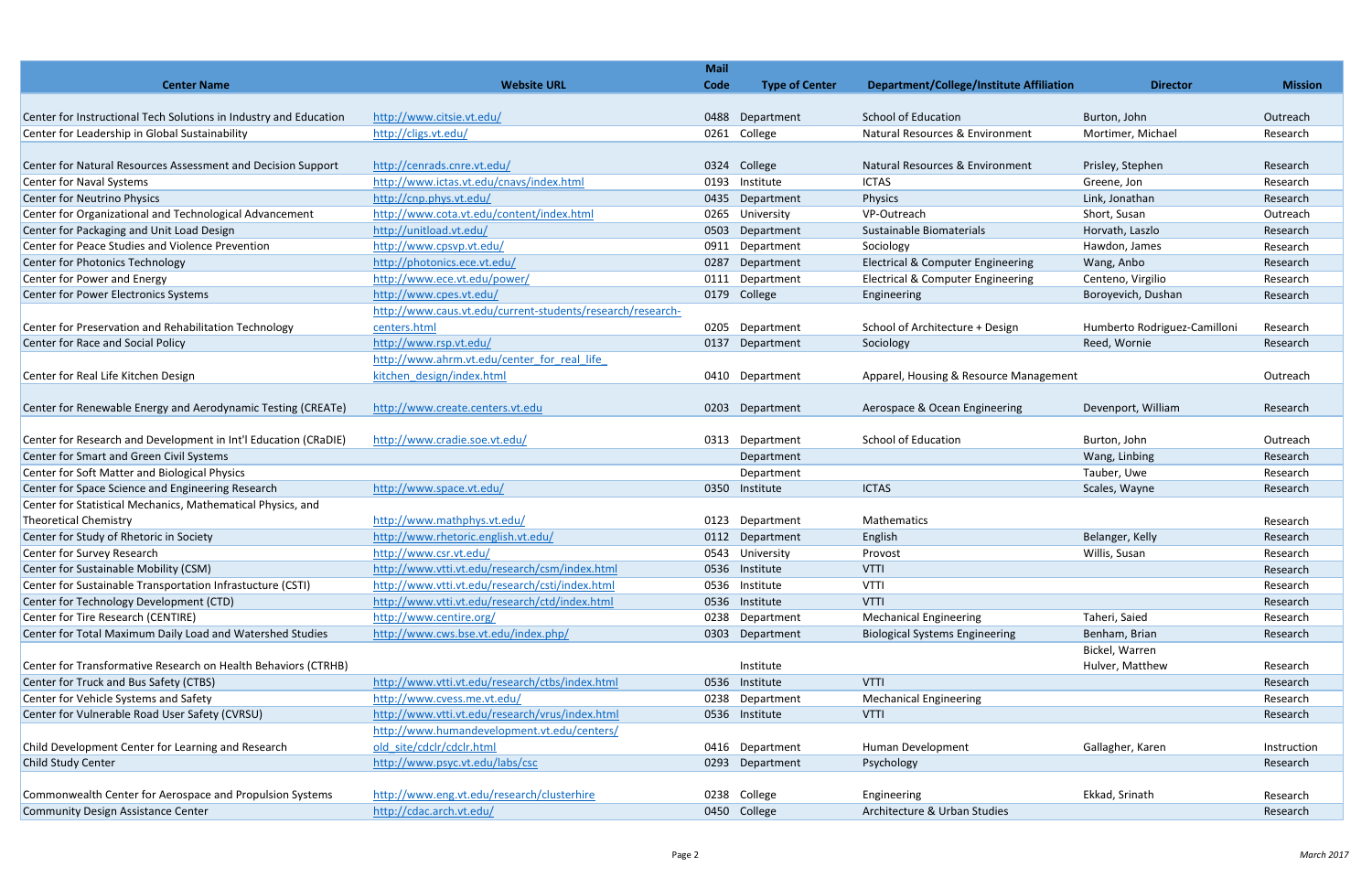|                                                                  |                                                         | <b>Mail</b> |                       |                                          |                              |                |
|------------------------------------------------------------------|---------------------------------------------------------|-------------|-----------------------|------------------------------------------|------------------------------|----------------|
| <b>Center Name</b>                                               | <b>Website URL</b>                                      | Code        | <b>Type of Center</b> | Department/College/Institute Affiliation | <b>Director</b>              | <b>Mission</b> |
| <b>Conservation Management Institute</b>                         | http://cmi.vt.edu/                                      | 0321        | College               | Natural Resources & Environment          | Murphy, Brian                | Research       |
| <b>Discovery Analytics Center</b>                                | http://www.cs.vt.edu/research/centers/dac               | 0106        | Institute             | <b>ICTAS</b>                             | Ramakrishnan, Narendran      | Research       |
| Family Therapy Center of Virginia Tech                           | http://www.familytherapy.vt.edu/ftc.html                | 0515        | Department            | Human Development                        |                              | Outreach       |
|                                                                  |                                                         |             |                       | Forest Resources & Environmental         |                              |                |
| Forest Modeling Research Cooperative                             | http://frec.vt.edu/forestmodelingresearchcooperative/   | 0324        | Department            | Conservation                             | Burkhart, Harold             | Research       |
|                                                                  |                                                         |             |                       | Forest Resources & Environmental         |                              |                |
| Forest Operations and Business Research Cooperative              | http://web1.cnre.vt.edu/ifo/                            | 0324        | Department            | Conservation                             | Bolding, Chad                | Research       |
| <b>Four Design</b>                                               | http://wearefourdesign.com/                             | 0103        | Department            | <b>School of Visual Arts</b>             |                              | Outreach       |
| Fralin Life Sciences Institute                                   | http://www.fralin.vt.edu/                               | 0346        | University            | VP-Research                              | Dean, Dennis                 | Research       |
| Global Change Center                                             |                                                         | 0321        | Institute             | Fralin                                   | Hopkins, William             | Research       |
|                                                                  | http://archdesign.vt.edu/programs/henry h wiss          |             |                       |                                          |                              |                |
| Henry W. Wiss Ctr for Theory and History of Art and Architecture | center for theory                                       |             | 0205 Department       | School of Architecture + Design          | Humberto Rodriguez-Camilloni | Research       |
| Hume Center for National Security and Technology                 | http://www.hume.vt.edu/                                 |             | Institute             | <b>ICTAS</b>                             | Clancy, Charles              | Research       |
| Institute for Creativity, Arts, and Technology                   | http://www.artscenter.vt.edu/ICAT/index.html            | 0916        | University            | Provost                                  | Knapp, Benjamin              | Research       |
| Institute for Critical Technology and Applied Science            | http://www.ictas.vt.edu/                                | 0193        | University            | VP-Research                              | Duma, Stefan                 | Research       |
| Institute for Policy and Governance                              | http://www.ipg.vt.edu/                                  | 0489        | Department            | <b>International Affairs</b>             | Stephenson, Max              | Research       |
| Institute for Society, Culture and the Environment               | http://www.isce.vt.edu/                                 | 0426        | University            | VP-Research                              | Roberto, Karen               | Research       |
| Interdisciplinary Center for Applied Mathematics                 | http://www.icam.vt.edu/                                 | 0123        | University            | VP-Research                              | Herdman, Terry               | Research       |
| International Archive of Women in Architecture                   | http://spec.lib.vt.edu/IAWA/                            | 0205        | Department            | School of Architecture + Design          | Donna Dunay                  | Research       |
| Laboratory for Interdisciplinary Statistical Analysis (LISA)     | http://www.lisa.stat.vt.edu/                            | 0439        | Department            | Statistics                               | Vance, Eric                  | Instruction    |
| Macromolecules and Interfaces Institute                          | http://www.mii.vt.edu/                                  | 0201        | Institute             | <b>ICTAS</b>                             | Long, Timothy                | Research       |
| Metropolitan Institute at Virginia Tech                          | http://www.mi.vt.edu/                                   |             | College               | Architecture & Urban Studies             |                              | Research       |
| Multidisciplinary Analysis and Design Ctr for Adv Vehicles       | http://www.dept.aoe.vt.edu/research/groups/mad/         |             | 0203 Department       | Aerospace & Ocean Engineering            |                              | Research       |
| National Center for Surface Transportation Safety Research       | http://www.vtti.vt.edu/national/ncstsr/index.html       |             | Institute             | <b>VTTI</b>                              | Hankey, Jon                  | Research       |
| Occupational Safety and Health Research Center                   | http://www.oshrc.centers.vt.edu/                        | 0118        | Department            | Industrial & Systems Engineering         |                              | Research       |
| Packaging Center for Innovative Solutions                        |                                                         |             | Institute             | <b>ICTAS</b>                             | Long, Timothy                | Research       |
| <b>Psychological Services Center</b>                             | http://www.psyc.vt.edu/outreach/psc                     | 0355        | Department            | Psychology                               | Cooper, Lee                  | Instruction    |
|                                                                  |                                                         |             |                       |                                          | Miller, COL Dave             |                |
| <b>Rice Center for Leader Development</b>                        | http://www.vtcc.vt.edu/leader-dev/rice-center-main.html |             | 0213 College          | <b>Business</b>                          | Humphrey, Elaine             | Instruction    |
| Software Technologies Laboratory                                 | http://www.stl.vt.edu/                                  | 0460        | Department            | Industrial & Systems Engineering         |                              | Research       |
| Synergistic Environments for Experimental Computing (SEEC)       | http://seec.cs.vt.edu/                                  | 0106        | Institute             | <b>ICTAS</b>                             |                              | Research       |
| Training and Technical Assistance Center                         | https://www.ttac.vt.edu/                                | 0254        | Department            | School of Education                      | Bickley, Patricia            | Outreach       |
|                                                                  |                                                         |             |                       |                                          | Estabrooks, Paul             |                |
| Translational Obesity Research Center (TORC)                     | http://www.fralin.vt.edu/fralin-obesity-center/home     | 0430        | Institute             | Fralin                                   | Davy, Kevin                  | Research       |
| Vibration and Acoustics Laboratories                             | http://www.val.me.vt.edu/                               | 0238        | Department            | <b>Mechanical Engineering</b>            |                              | Research       |
| Virginia Center for Autonomous Systems (VaCAS)                   | http://www.unmanned.vt.edu/                             | 0203        | Institute             | <b>ICTAS</b>                             | Stilwell, Daniel             | Research       |
| Virginia Center for Civil War Studies                            | http://www.civilwar.vt.edu/                             | 0117        | Department            | History                                  |                              | Outreach       |
| Virginia Center for Coal and Energy Research                     | http://www.energy.vt.edu/                               | 0411        | Department            | Mining and Minerals Engineering          | Karmis, Michael              | Research       |
| Virginia Tech - Advanced Research Institute                      | http://www.ari.vt.edu/                                  | 0362        | College               | Engineering                              | Rahman, Saifur               | Research       |
| Virginia Tech Carilion Research Institute                        | http://research.vtc.vt.edu/                             |             | 0801 University       | VP-Research                              | Friedlander, Michael         | Research       |
| Virginia Tech Center for Engineering Communication Center        | http://www.vtecc.eng.vt.edu/                            | 0218        | College               | Engineering                              | McNair, Lisa                 | Instruction    |
| Virginia Tech Center for Autism Research                         | http://www.psyc.vt.edu/outreach/autism                  |             | 0436 College          | Science                                  | Scarpa-Friedman, Angela      | Research       |
|                                                                  | http://www.fralin.vt.edu/virginia-tech-center-drug-     |             |                       |                                          |                              |                |
| Virginia Tech Center for Drug Discovery                          | discovery/vtcdd-home                                    |             | 0212 College          | Science                                  | Kingston, David G. I.        | Research       |
| Virginia Tech Center for Housing Research                        | http://www.vchr.vt.edu/                                 |             | 0451 College          | Architecture & Urban Studies             | McCoy, Andrew                | Research       |
|                                                                  |                                                         |             |                       |                                          |                              |                |